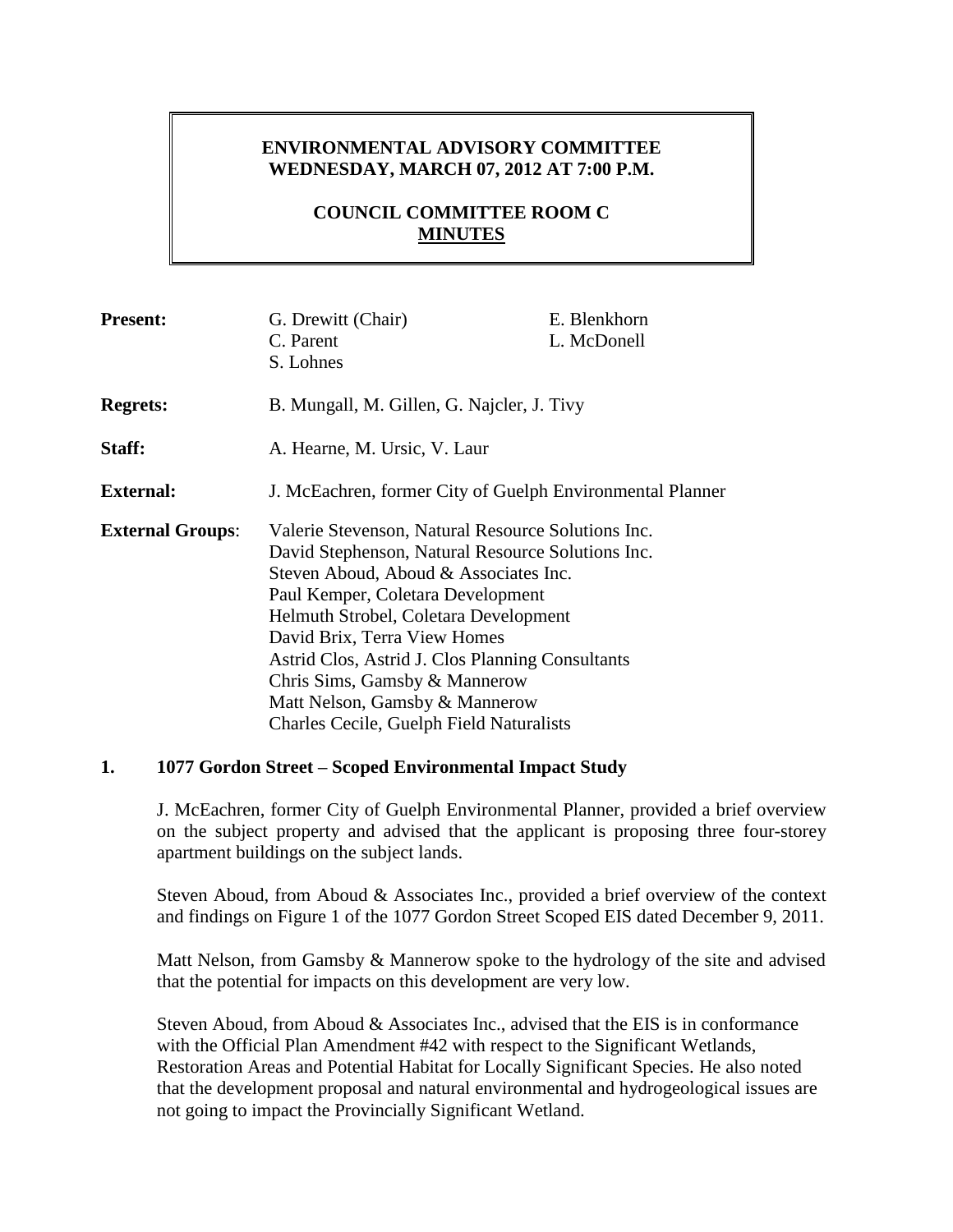General discussion took place and the consultants were available to respond to questions from the Environmental Advisory Committee.

Moved by C. Parent and seconded by L. McDonell

"That the Environmental Advisory Committee accept the Scoped Environmental Impact Study prepared by Aboud & Associates Inc. with the following conditions:

- That, as a condition of the Zone Change, an Environmental Monitoring Plan be submitted for approval prior to Site Plan Approval. This plan must outline proposed mitigation measures to ensure the proposal and its associated work, will not negatively impact the wetlands features or functions. Mitigation measures to be addressed include sediment and erosion control and environmental monitoring frequency. Reporting is to be sent monthly to the City of Guelph;
- That all comments provided by City Engineering Staff and any additional comments made by the Grand River Conservation Authority are addressed;
- **•** That section 9.0 Recommendations be implemented into the design at the Site Plan stage; and
- That the EIS identify any potential LID measures that can potentially be utilized on site."

**Motion Carried -Unanimous-**

### **2. 728 Eramosa Road – (Guelph Lakes)**

J. McEachren, former City of Guelph Environmental Planner, provided a brief overview on the subject property and advised that the proposed land use is a draft Plan of Condominium for residential development. The proposal includes low, medium and high density residential, mixed use areas, municipal roads, parks, open spaces, pumping station block and stormwater management facilities.

Astrid Clos, from Astrid J. Clos Planning Consultants, provided a brief overview on the EIS and was available to respond to questions from the Environmental Advisory Committee.

David Stephenson, from Natural Resource Solutions Inc. advised that the tree inventory included all the trees on site and they will retain trees associated with the storm water management outfall and now only 15 trees are being removed.

General discussion took place and the following items were noted:

- Concern of long term vegetation changes in Wetland C.
- Increased recognition in the EIR on the potential impacts of rear yard swales if they were no longer there five years from now.
- Conduct pre-construction surface water monitoring to gather baseline data.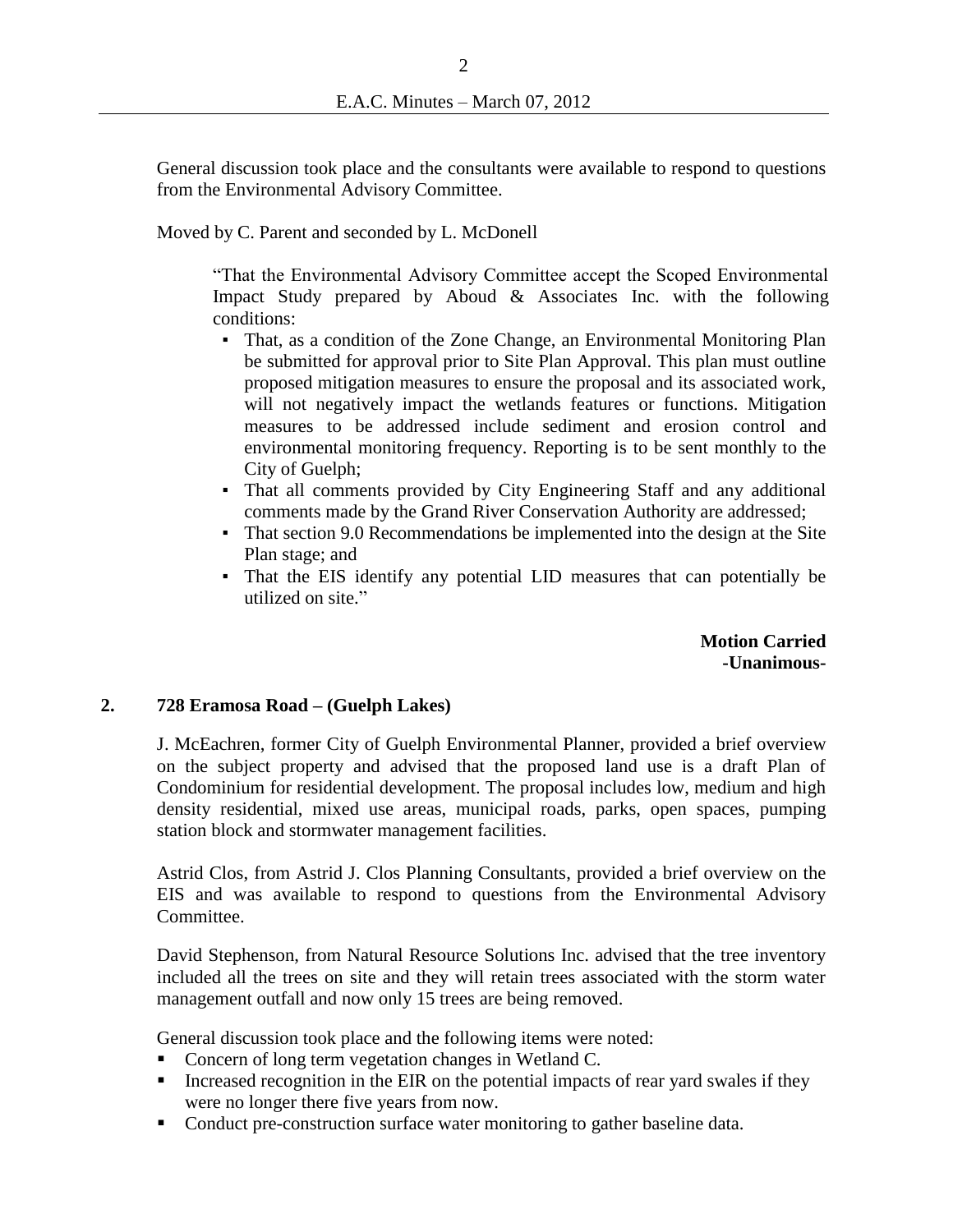The floor was opened to delegations.

#### *Delegation:*

Charles Cecile, from the Guelph Field Naturalists, provided the following comments on 728 Eramosa Road (Guelph Lakes):

- there is no mention of the city's natural heritage system
- $\blacksquare$  there is a need for more vegetation surveys
- $\blacksquare$  there is a need for more rare and significant plant species surveys
- $\blacksquare$  the EIS needs to include field survey timing
- there are inconsistencies in data reporting and data analysis within the EIS

General discussion took place and the consultant was available to respond to questions from the Environmental Advisory Committee.

Moved by S. Lohnes and seconded by E. Blenkhorn

"That the Environmental Advisory Committee defer the Environmental Impact Study for 728 Eramosa Road prepared by Natural Resource Solutions Inc. subject to the following conditions:

#### *That the following be addressed as part of the EIS:*

- That, as outlined in the City of Guelph's Environmental Impact Study requirements (Official Plan p. 73), a description of the proposed development, the rationale for the development and a description of alternatives must be provided.
	- That the EIS should address all applicable City Policies including the existing OP (and associated overlays to the property such as Core and Non-Core Greenlands).
- That, as part of the policy analysis, the EIS should include OPA 42 Natural Heritage Strategy.
- That a Tree Conservation Plan be prepared in conjunction with the EIS to ensure trees identified for retention can be accommodated within the draft plan.
	- That the tree inventory provided in the EIS addresses all trees on the property, 10cm or larger regardless of the fact that they will all be removed. This number is a critical part of working out compensation for the canopy loss as well.
	- That the number of trees (and whether they are to be removed or retained) must be provided.
	- That the detailed inventory does not have to include wetland polygons as they will be retained and descriptions are provided of their composition.
	- That once an inventory is completed compensation ratio should be recommended with rational provided.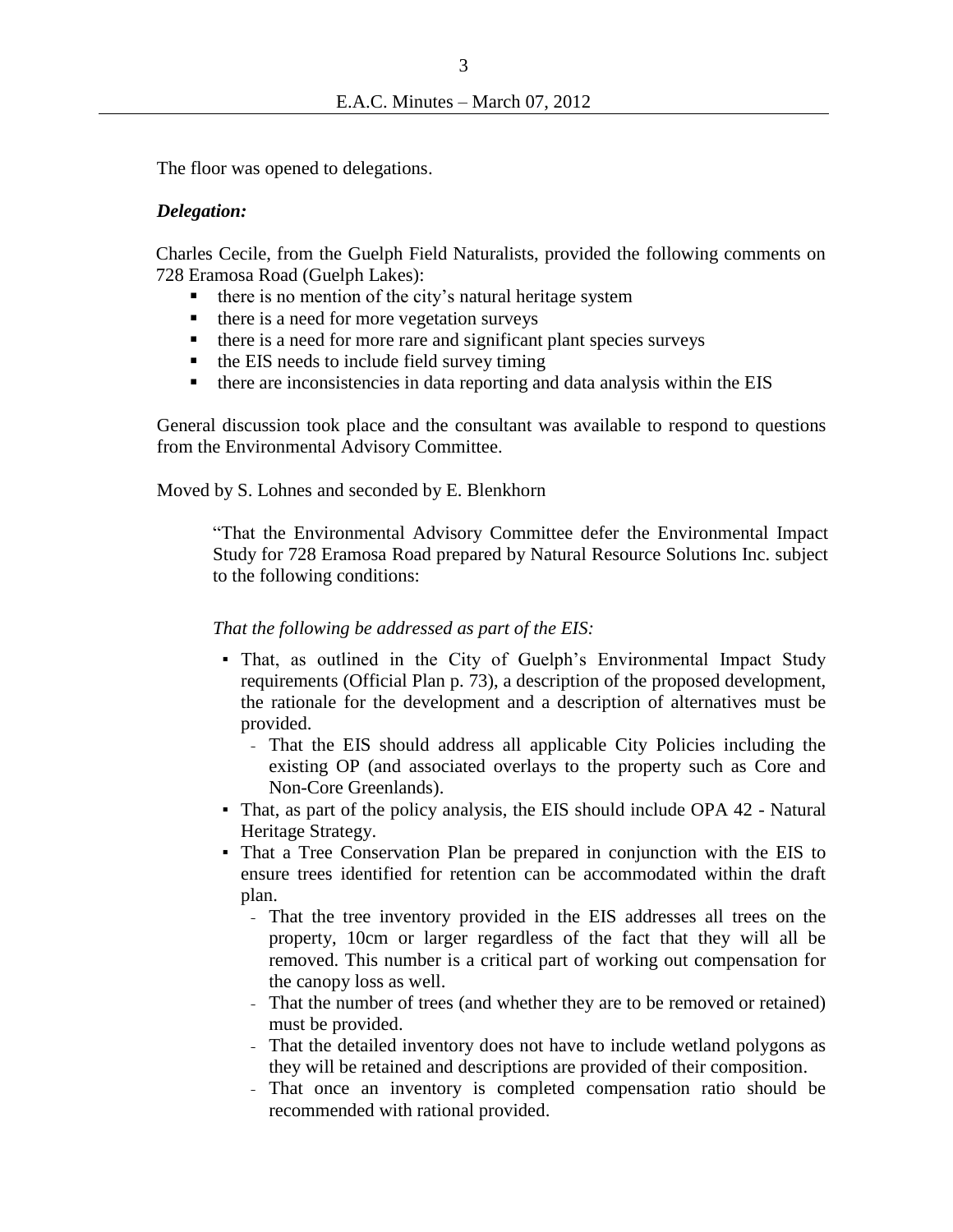- That the EIS should include a section pertaining to mitigation and enhancement in addition to the "Opportunities for Restoration" section.
- That the EIS should have addressed the trails shown on the plan, existing or new and how and where they will be implemented.
- That the EIS address potential encroachment issues and proposed mitigation measures (e.g. wooden fence).
- That the EIS accurately addresses the Eastern Meadowlark (*Sturnella magna*) specifically, whether or not there is habitat and if so, how the species and its habitat will be protected.
- That further clarification be provided on the "Community Garden" block (Block 144) which is located within the 30m setback to the wetland. The EIS should address what the intention of this block is, and how it will mitigate fertilizers etc. being used in that location and overall how there will be no negative impacts to the wetland.
- That the EIS provide further information on potential long term impacts to the PSW resulting in changes from the hydrogeological regime specifically at Wetland C.

#### *That the following be required as part of the EIR*

- That the 30m wetland buffer is to be respected, as detailed in the EIS, with exception to the encroachment for the SWM facility in the one location (OPA 42 Allows SWM within 15m, but maintains the remaining 15m as a no touch).
	- That detail as to how the 30 m will be maintained as a no touch area given the close proximity of some of the proposed lots to the setback be provided.
	- That detail on proposed trail development within the wetland setback be provided.
- That details should also be provided as to how the wetlands will handle and/or mitigate the increase of volume of discharge to them, while maintaining no negative impacts.
- That species identified in Section 4.2 of the EIS are addressed and how restoration/compensation plans should include a variety of species that could be suitable to those species.
- That details be provided on proposed mitigation for a subsurface parking structure given the water table levels on the site.
- That given the number of sensitive species potentially on site, monitoring must include education and procedures to be in place for people working on site to ensure protection for the species.
- That details for tree protection fencing be provided, and is to be installed and inspected by City staff prior to work commencing on site.
- That alternatives to de-icing (Salt) should be investigated especially for the parking area for the apartment block.
- That low impact development measures should be incorporated into the design to the extent practical.